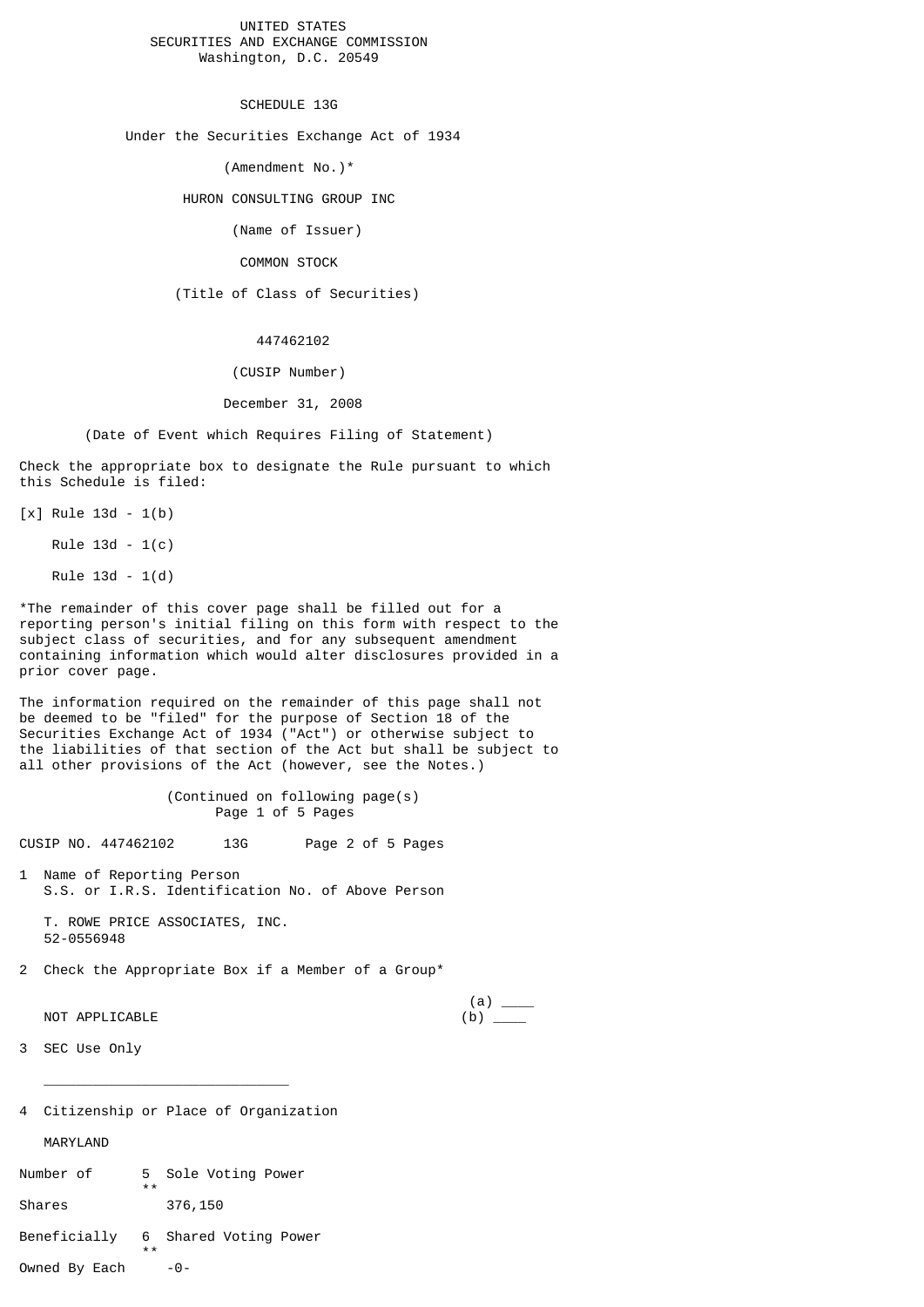Reporting 7 Sole Dispositive Power \*\*\* Person 1,383,350 With 8 Shared Dispositive Power  $\Theta$  -9 Aggregate Amount Beneficially Owned by Each Reporting Person 1,383,350 10 Check Box if the Aggregate Amount in Row (9) Excludes Certain Shares\* NOT APPLICABLE 11 Percent of Class Represented by Amount in Row 9 6.6% 12 Type of Reporting Person\* IA \*SEE INSTRUCTION BEFORE FILLING OUT! \*\*Any shares reported in Items 5 and 6 are also reported in Item 7. SCHEDULE 13G PAGE 3 OF 5 Item 1(a) Name of Issuer: Reference is made to page 1 of this Schedule 13G Item 1(b) Address of Issuer's Principal Executive Offices: 550 WEST VAN BUREN ST, CHICAGO IL 60607 Item 2(a) Name of Person(s) Filing: (1) T. Rowe Price Associates, Inc. ("Price Associates") (2) \_\_\_\_\_\_\_\_\_\_\_\_\_\_\_\_\_\_\_\_\_\_\_\_\_\_\_\_\_\_\_\_\_\_\_\_\_\_\_ Attached as Exhibit A is a copy of an agreement between the Persons Filing (as specified hereinabove) that this Schedule 13G is being filed on behalf of each of them. Item 2(b) Address of Principal Business Office: 100 E. Pratt Street, Baltimore, Maryland 21202 Item 2(c) Citizenship or Place of Organization: (1) Maryland  $(2)$   $\qquad$ Item 2(d) Title of Class of Securities: Reference is made to page 1 of this Schedule 13G Item 2(e) CUSIP Number: 447462102 Item 3 The person filing this Schedule 13G is an: X Investment Adviser registered under Section 203 of the Investment Advisers Act of 1940 Investment Company registered under Section 8 of the Investment Company Act of 1940 Item 4 Reference is made to Items 5-11 on page 2 of this Schedule 13G. SCHEDULE 13G<br>PAGE 4 OF PAGE 4 OF 5 Item 5 Ownership of Five Percent or Less of a Class.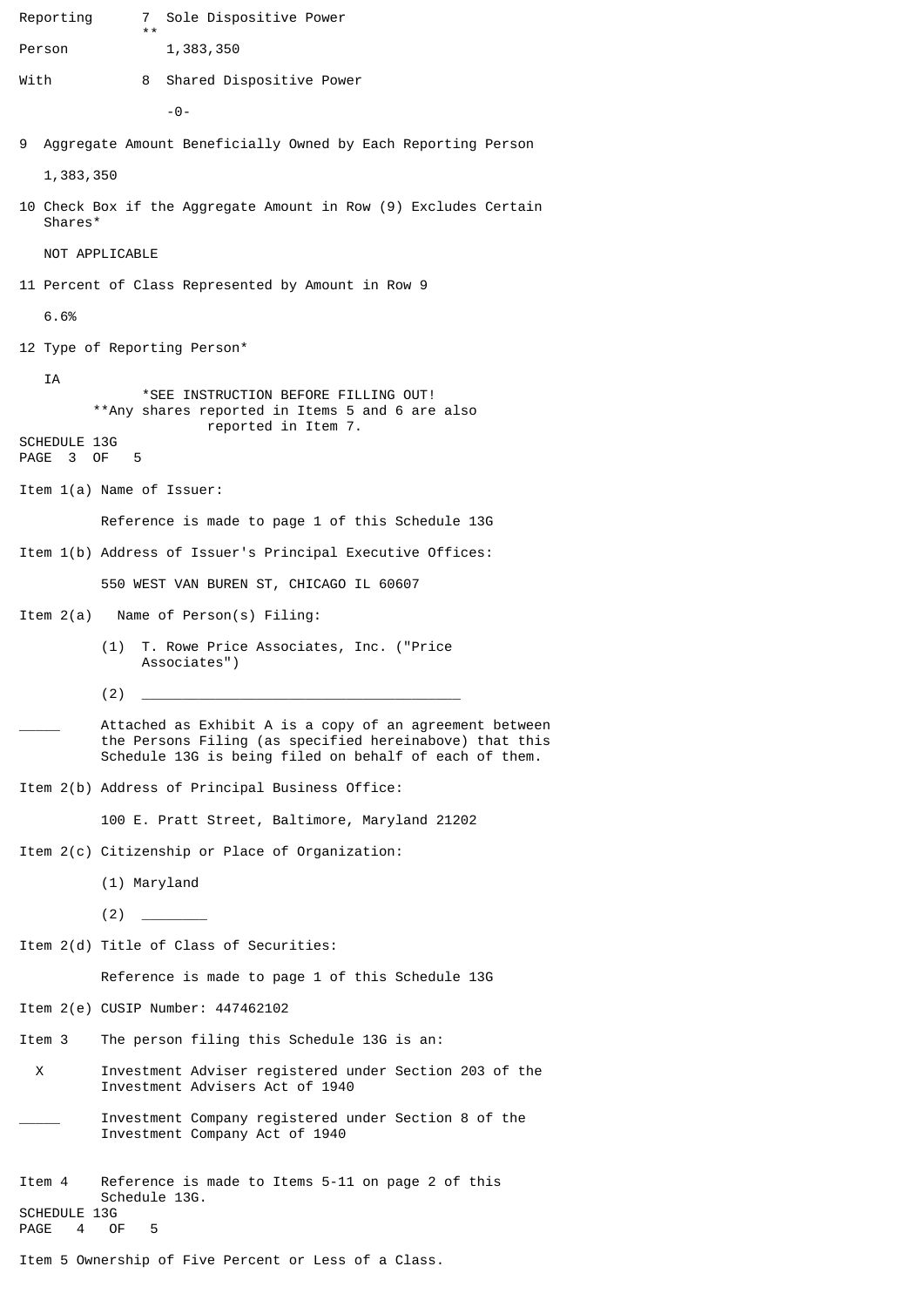X Not Applicable.

 This statement is being filed to report the fact that, as of the date of this report, the reporting person(s) has (have) ceased to be the beneficial owner of more than five percent of the class of securities.

- Item 6 Ownership of More than Five Percent on Behalf of Another Person
	- (1) Price Associates does not serve as custodian of the assets of any of its clients; accordingly, in each instance only the client or the client's custodian or trustee bank has the right to receive dividends paid with respect to, and proceeds from the sale of, such securities.

 The ultimate power to direct the receipt of dividends paid with respect to, and the proceeds from the sale of, such securities, is vested in the individual and institutional clients which Price Associates serves as investment adviser. Any and all discretionary authority which has been delegated to Price Associates may be revoked in whole or in part at any time.

> Except as may be indicated if this is a joint filing with one of the registered investment companies sponsored by Price Associates which it also serves as investment adviser ("T. Rowe Price Funds"), not more than 5% of the class of such securities is owned by any one client subject to the investment advice of Price Associates.

- (2) With respect to securities owned by any one of the T. Rowe Price Funds, only State Street Bank and Trust Company, as custodian for each of such Funds, has the right to receive dividends paid with respect to, and proceeds from the sale of, such securities. No other person is known to have such right, except that the shareholders of each such Fund participate proportionately in any dividends and distributions so paid.
- Item 7 Identification and Classification of the Subsidiary Which Acquired the Security Being Reported on By the Parent Holding Company.

Not Applicable.

Item 8 Identification and Classification of Members of the Group.

 Not Applicable. SCHEDULE 13G PAGE 5 OF 5

Item 9 Notice of Dissolution of Group.

Not Applicable.

Item 10 Certification.

 By signing below I (we) certify that, to the best of my (our) knowledge and belief, the securities referred to above were acquired in the ordinary course of business and were not acquired for the purpose of and do not have the effect of changing or influencing the control of the issuer of such securities and were not acquired in connection with or as a participant in any transaction having such purpose or effect. T. Rowe Price Associates, Inc. hereby declares and affirms that the filing of Schedule 13G shall not be construed as an admission that Price Associates is the beneficial owner of the securities referred to, which beneficial ownership is expressly denied.

## Signature.

 After reasonable inquiry and to the best of my (our) knowledge and belief, I (we) certify that the information set forth in this statement is true, complete and correct.